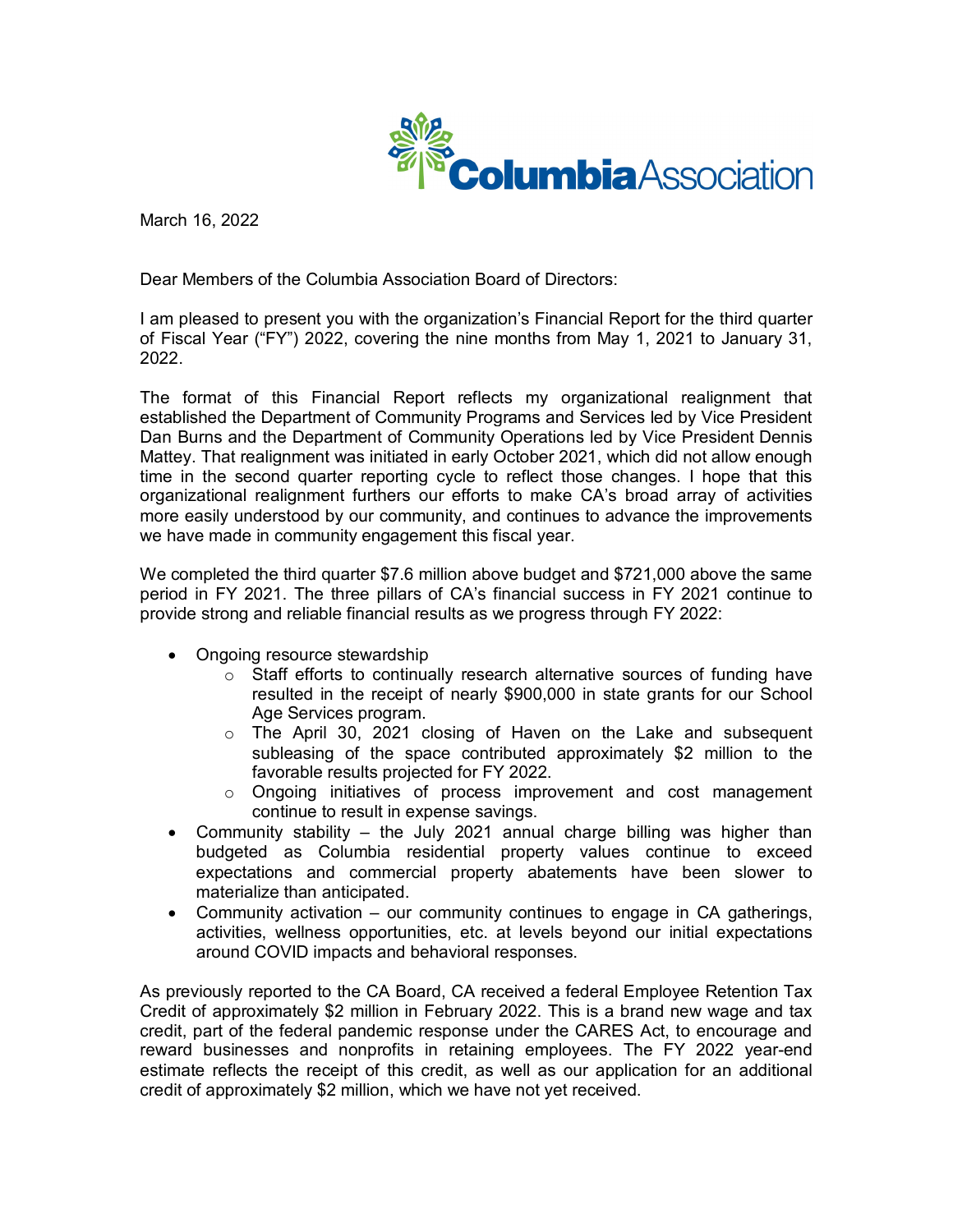As noted, this tax credit is to be used for employee retention purposes. We are going to be allocating a significant portion to team member bonuses. This is to recognize and reward continued service as well as keep us competitive with other employers that have been using federal funds for the same purpose. We will propose the allocation of the remainder to emergency cash reserves. This is related to retention in demonstrating to employees an investment to ensure our ability to weather any future unexpected circumstances that could impact the security of their employment and confidence in CA's financial viability.

This is yet another demonstration of the stewardship, acumen, and creativity the CA team brings to bear for our organizational efficiency and effectiveness each and every day.

Additional financial insights are included in the 3rd Quarter FY 2022 Financial Report. Also, as part of their reports, the department directors have provided further explanation of their third quarter results, including noteworthy variances.

I am very proud of these excellent financial results for Columbia Association, especially as we are still in a global pandemic and now have the added tragedy and uncertainty of global conflict with the war in Ukraine. Additionally, from an economic perspective, inflationary pressures are being felt by all, including CA, at levels not experienced in over 40 years. It remains critically important to remember that we continue to conduct the business of CA in unprecedented, uncertain and challenging times. For example, COVID-driven funding programs from state and federal agencies have provided unparalleled, one-time funding for specific purposes, and vacant staff positions and supply chain challenges continue to contribute to our expense savings for the period. However, staff recruiting and supplier difficulties present significant operational challenges. These challenges are impacting organizations nationwide, and we see no relief on the horizon.

We appreciate the Board's efforts in all of CA's work especially during this extended season of unparalleled disruption and challenge for each of us. We remain committed to serving the Columbia community and stewarding CA forward responsibly.

Lakey K. Boyd President/CEO Columbia Association, Inc.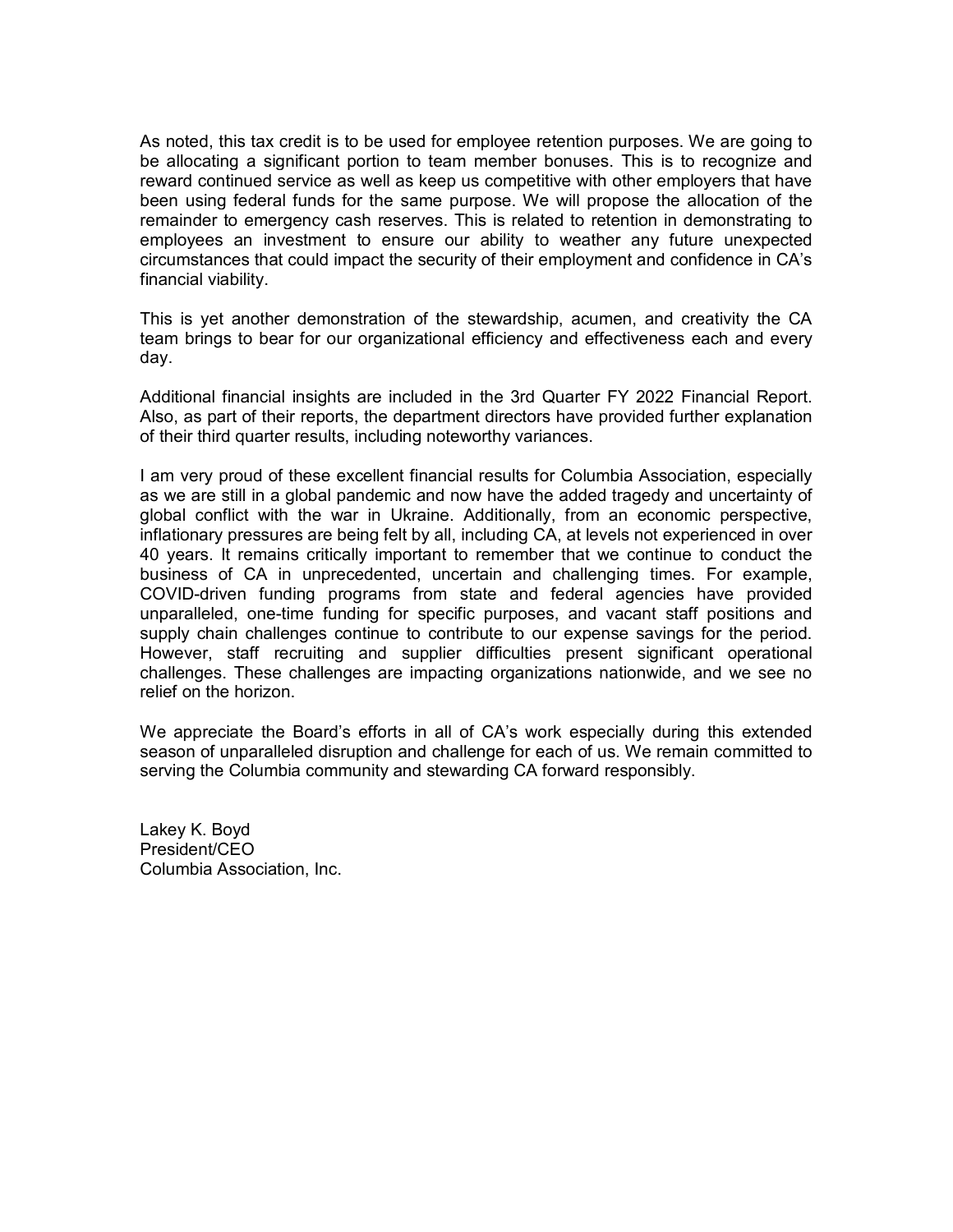

# **THIRD QUARTER FY 2022 FINANCIAL REPORT COLUMBIA ASSOCIATION, INC.**

**VARIANCE EXPLANATIONS** are required for line-item variances in a budget center (not summary page) for each variance that exceeds \$25,000 and 25%. This requirement does not apply to totals or subtotals.

## **ORGANIZATIONAL REALIGNMENT NOTE**

The organizational realignment that established the Department of Community Programs and Services led by Vice President Dan Burns and the Department of Community Operations led by Vice President Dennis Mattey was initiated in early October 2021. The FY22 third quarter financial report has been prepared in accordance with the new organizational realignment.

#### **ORGANIZATION-WIDE FINANCIAL HIGHLIGHTS**

As Ms. Boyd noted in her letter, Columbia Association ("CA") completed the third quarter of FY22 approximately \$7.6 million, or 70%, over the budgeted increase in net assets. Total income of \$63 million was \$4.1 million or 7% above budget for the period and about \$8.4 million, or 15%, above the same period in FY21. Total expenses of \$44.6 million were 7% below budget and \$7.7 million, or 21%, higher than the third quarter of last year.

CA anticipates ending FY22 significantly above budget with an increase in net assets of approximately \$9.9 million, of which approximately \$4.3 million is due to the ERTC, as described below.

It should also be noted that approximately \$2 million of the projected year-end favorable variance is due to the May 2021 execution of a sublease for the rental of the space formerly occupied by Haven on the Lake and the accounting for the closure of that facility, which was finalized after the FY22 budget was approved.

Haven on the Lake ceased operations as of April 30, 2021. The sublease income for the term of the sublease agreement was netted against the rental expense and other anticipated operating expenses for the remainder of the primary lease, which expires August 31, 2025. That net amount was accrued as a liability as of April 30, 2021 on the statement of financial position.

Income and expenses for the former Haven facility will continue to be recorded in the quarterly financial reports. However, there will be an entry on the Non-Operating Exp./Contingencies line to offset the net loss for each period, because the net loss will be charged against and reduce the liability described above.

#### **EMPLOYEE RETENTION TAX CREDIT**

CA applied and qualified for the Employee Retention Tax Credit (ERTC), and has received a credit of approximately \$2 million. The ERTC, implemented under the CARES Act, was created to encourage and reward businesses and non-profits to keep employees on their payrolls during the COVID-19 pandemic. The total amount of ERTC income for which CA applied to date is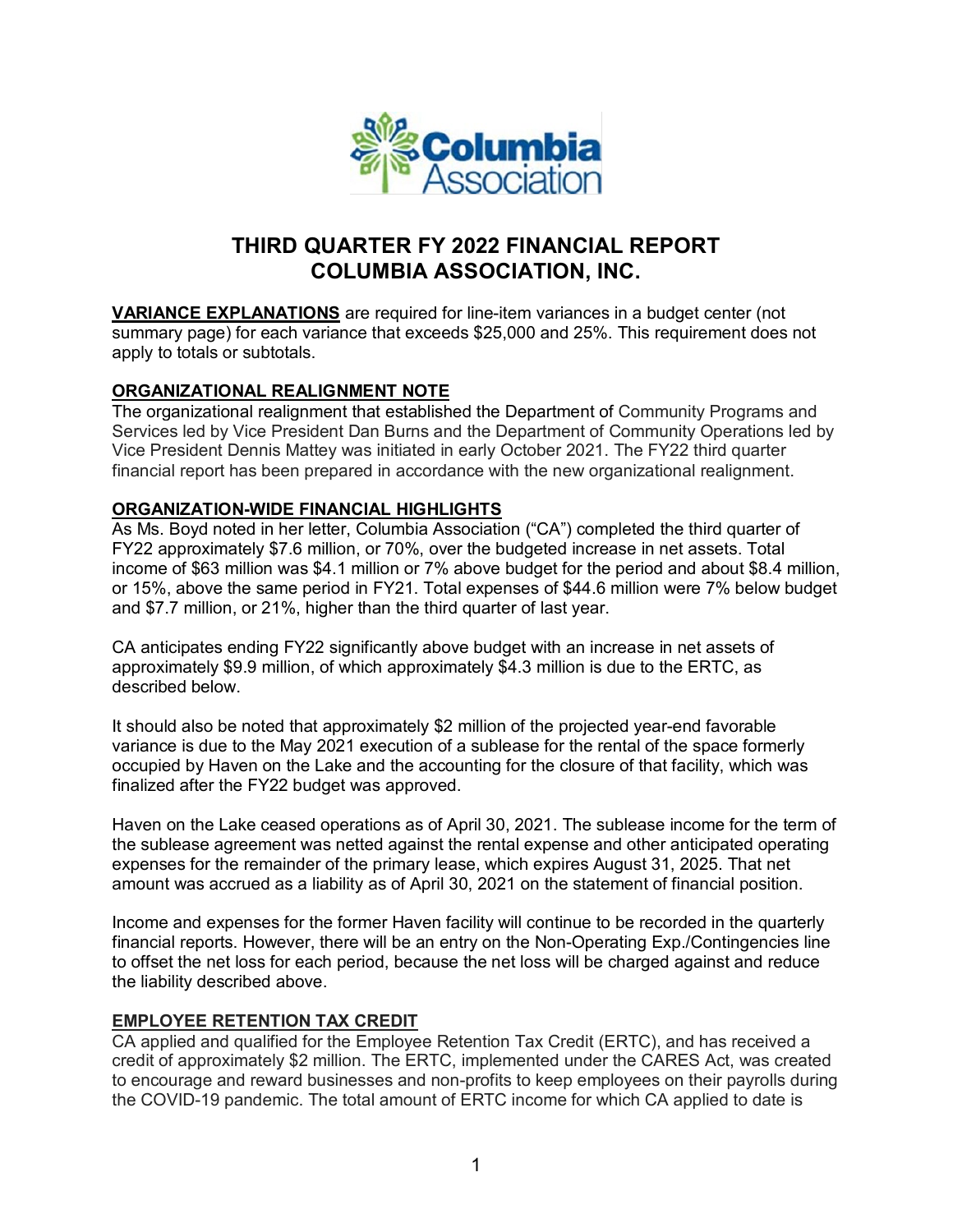approximately \$4.3 million. As of mid-March 2022, approximately half of the total amount earned has been received. In accordance with the intent of the program, CA will use a portion of the grant for retention payments to team members and apply the balance to the funding needs of the Emergency Cash Reserves initiated in FY21, which also supports team member retention.

## **Income Variances – Actual to Budget (Year-to-Date and Current Year Estimate)**

Large income variances as compared to budget and the year-end estimate are:

- **Annual Charge** revenue is above budget for the period by 5%, due primarily to increased property valuations and transfer activity, and lower than expected abatements. When the FY22 budget was prepared, we anticipated more abatements being processed by the State Department of Assessments and Taxation prior to the July 2021 billing than occurred, based on communication with that department. At this point in the fiscal year, we are more confident now that the annual charge revenue will not be as negatively affected by tax credits and abatements as we anticipated earlier in the year.
- **Tuition and Enrollment** is \$555,000 below budget for the period and is projected to be \$596,000 below budget for the year, due to the impact on the School Age Services program of hybrid learning in Howard County Public Schools during the spring semester of the 2021 school year and lower than anticipated full-day program participation.
- **Fees Income** is above budget for the period by \$690,000 and is projected to be above budget by \$455,000 for the year, due to greater than expected play at the golf clubs and tennis facilities and increased participation in the Learn to Skate program at the Ice Rink.
- **Other Income** is above budget by \$814,000 for the period and is expected to grow to \$5.1 million over budget for the fiscal year. As noted, most of the favorable variance is due to the ERTC with approximately \$900,000 is due to Maryland State Department of Education grants received by School Age Services (SAS) to support that program.
- **The total of Direct and Allocated Membership Income** is \$792,000, or 9%, over budget for the period, and is projected to be about \$1.1 million, also 9%, above budget for the year, due to new membership sales.

# **Income Variances – Year to Year**

Large income variances as compared to the first nine months of FY21 are:

- The **Annual Charge** revenue variance of approximately \$1.3 million (3%) is due to increases in assessed valuations for both residential and commercial properties, transfer activity, and additional billing from improvements.
- **Tuition and Enrollment** is just over \$1 million greater than last year, due to remote learning in Howard County Public Schools in FY21 because of COVID-19 and to camps offered in FY22.
- **Fees Income** is \$2 million, or 64% higher than the third quarter of FY21, due to the COVID-19 closures and phased re-openings in FY21, the FY22 outdoor pool season, increased play at both golf clubs, and increased participation in fee-based programs at nearly all Sport and Fitness facilities.
- **Other Income** is \$784,000 greater than last year, due to Maryland State Department of Education grants received by SAS to support that program.
- **Direct and Allocated Membership Income** combined are \$2.8 million, or 43%, higher than the same period last year, due to an increase in membership sales after the FY21 COVID-19 closures and restrictions were lifted, the opening of 16 outdoor pools in FY22 and more community members returning to our facilities.

### **Expense Variances – Actual to Budget (Year-to-Date and Current Estimate)**

Large expense variances as compared to budget and the year-end estimate are as follows: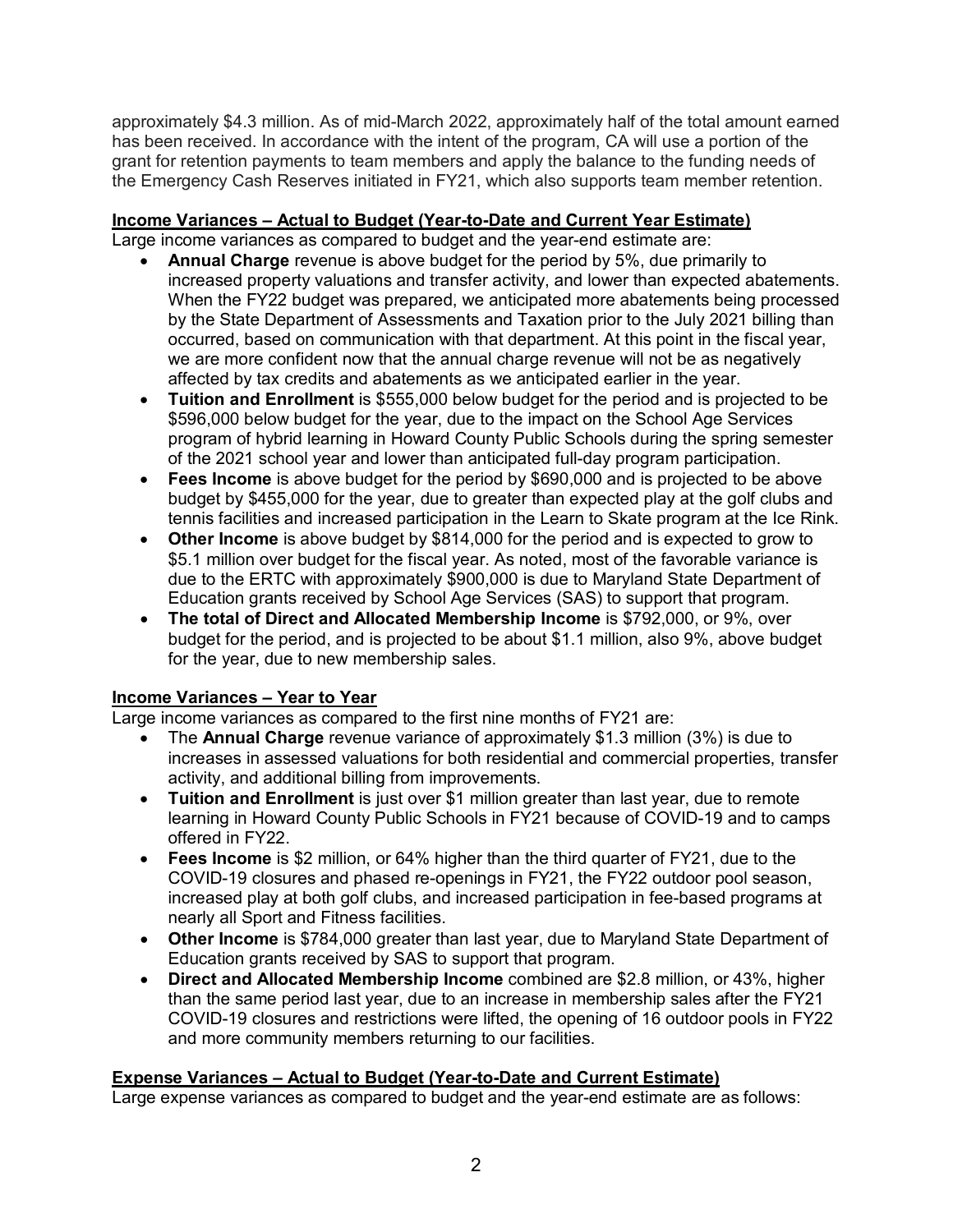- **Personnel costs (**the sum of salaries, wages, annual performance incentives, contract labor, payroll taxes and employee benefits) are \$565,000 or 3% below budget for the period. The variance is due to vacancies in a number of positions, as well as the impact of hybrid learning on the SAS program from March 2021 through the end of the 2021 school year and lower than anticipated SAS and camps participation. Multiple recruitment efforts are ongoing to fill vacant positions; this continues to be a significant challenge for the organization. The variance is projected to move to \$998,000 over budget for the fiscal year, as a result of planned employee retention payments to qualified team members in the fourth quarter, using the ERTC funds described above. Also contributing \$825,000 in salaries and wages alone to this variance are payments to about 560 team members who are being reimbursed in FY22 for time worked during the pandemic at less than their full pay rate.
- **Operating Supplies/Expenses** are under budget and expected to be at budget for the year due to the COVID-19 closure and the ongoing impact of the pandemic on CA programs, facility usage and restrictions on events and gatherings; operational efficiencies; and, supply chain challenges for some materials.
- **Fees** are \$729,000, or 27% above budget for the period, and we anticipate the variance to increase to \$1.3 million for the year, due to fees for legal matters, the outsourced interim IT leadership and support, the outsourced part-time interim general counsel, and the brokerage fee for subleasing the former Haven on the Lake space. Increased spending in Open Space is also contributing to the overage.
- **Community Association Annual Charge Share Grants** are projected to be over budget by \$386,000, or 12%, for the fiscal year, as a result of CA staff reassessment of annual charge income reserves, which drove the original FY22 annual charge share grant amounts. This addition to the village community association grants will be distributed before year end.
- **Depreciation** is under budget by \$1.1 million for the period, and is anticipated to be the same for the year, primarily due to projects closing later than anticipated, intentionally reduced spending in FY21.

# **Expense Variances – Year to Year**

Large expense variances as compared to the prior year are as follows:

- **Personnel costs (**the sum of salaries, wages, annual performance incentives, contract labor, payroll taxes and employee benefits) are \$6.1 million greater than in the third quarter of FY21, due to the COVID-19 closures and phased re-openings in FY21, increased participation in our programs and services, the opening of 16 outdoor pools in FY22, and the return to full pay and standard hours for staff.
- **Operating Supplies/Expenses and Repairs and Maintenance** are significantly greater than the same period last year, due to the COVID-19 closures and phased re-openings in FY21, increased participation in our programs and services, and the opening of 16 outdoor pools in FY22.
- **Fees** are \$1.1 million, or 50% above the third quarter of FY21, due to increased open space work in FY 22, legal fees for certain matters and the climate vulnerability assessment. Interim outsourced IT leadership and other services due to the vacancy in the Director of IT position, implementing multi-factor authentication and a Lawson upgrade also contributed to this variance.

For further explanation of individual variances throughout the organization, please refer to the FY22 Third Quarter Financial Report and the reports from the department directors.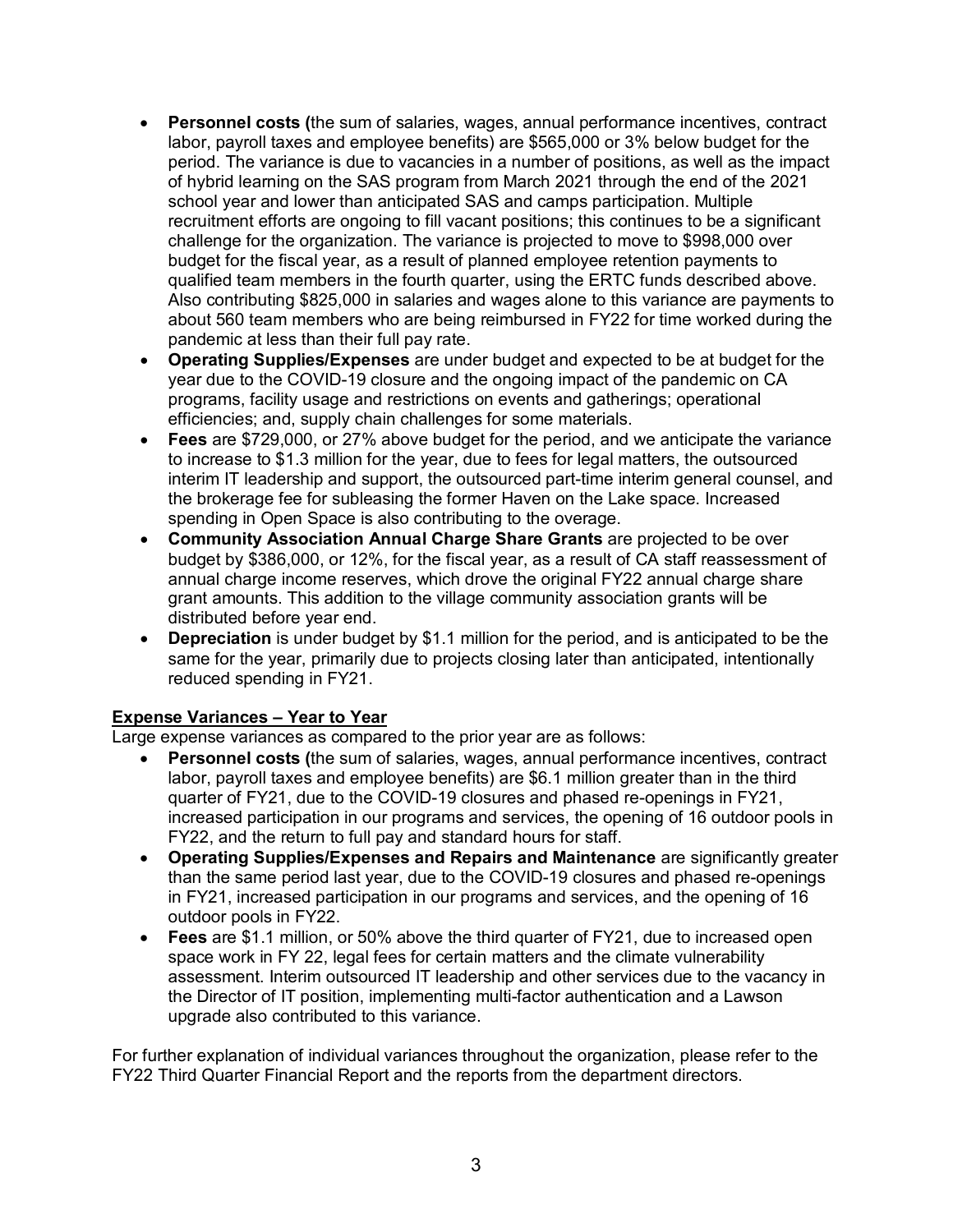

# **THIRD QUARTER FY 2022 FINANCIAL REPORT COMMUNITY PROGRAMS AND SERVICES**

The Department of Community Programs and Services (CP&S) completed the third quarter of fiscal year 2022 nearly \$4.7 million (44%) better than budget and \$2.2 million (27%) better than the third quarter of fiscal year 2021. Increases in Fees Income, Membership Income and Other Income (grants for School Age Services from the Maryland State Department of Education), combined with savings in Personnel Expenses, Operating Supplies/Expenses, Repairs and Maintenance and Depreciation combined to create the positive variance between budget and actual results for the period. The accounting for the closure of Haven on the Lake also contributed to the positive variance. We expect these items to persist, and to finish the year approximately \$4.8 million (35%) better than budget.

## **Department Highlights for the Third Quarter of FY22 include:**

**Community Engagement:** The third quarter was filled with planning for events and exhibits to take place around Martin Luther King Day, Black History Month, Women's History Month, and collaborative "Dance around the World" classes with the fitness and International Exchange and Multicultural Programs (IEMP) teams.

We are grateful to have had the chance to network with the future at January's career fair a[t](https://www.facebook.com/Wilde-Lake-High-School-113407158670071/?__cft__%5b0%5d=AZU2bdX6cEPiOooyp2rapDRgEUk6VrotJoX2DZqWPBY18U-hlKxdKdo06eqSCD1vBRR-0g2pgRngBwyBFFy4da1Xz-XIXQBOGTNcQBv6O7Y558kcMpgYH_Kvlv3HtW0AoyE97YGPT-buDvhX1JpmA_mJ&__tn__=kK-R) [Wilde Lake High School.](https://www.facebook.com/Wilde-Lake-High-School-113407158670071/?__cft__%5b0%5d=AZU2bdX6cEPiOooyp2rapDRgEUk6VrotJoX2DZqWPBY18U-hlKxdKdo06eqSCD1vBRR-0g2pgRngBwyBFFy4da1Xz-XIXQBOGTNcQBv6O7Y558kcMpgYH_Kvlv3HtW0AoyE97YGPT-buDvhX1JpmA_mJ&__tn__=kK-R) Thank you so much for having us, Wildecats! Team members from several divisions along with Eraine Franklin (Human Resources recruiting and business specialist) offered on-the-spot interviews and additional information about working at CA.

Engagement with CP&S posts on social media (Twitter, Facebook and Instagram) are up, up, up! From SatArtDay posts to singing lifeguards to Hobbit's Glen Golf Club's working dogs, one of the highest interactions was with voting on the team Gingerbread House competition this quarter.

**New Faces:** In January, Aimee Kirby joined the Columbia Maryland Archives as the new Archives Assistant, and the Teen Center welcomed JaCarl Smith as Recreation Assistant.

**Columbia Maryland Archives:** In December 2021, two online exhibits were launched on the digital catalog website. This is the first step in creating more online exhibits in the future for anyone to explore to learn more of Columbia's history and to highlight the Archives' collections.

**Columbia Art Center:** Columbia Art Center hosted a gallery reception on December 15 to showcase its Holiday Ceramics exhibit with 40 people attending the evening event. Sales from the show and the gallery shop during the exhibit's run, December 3-23, were approximately \$2,200.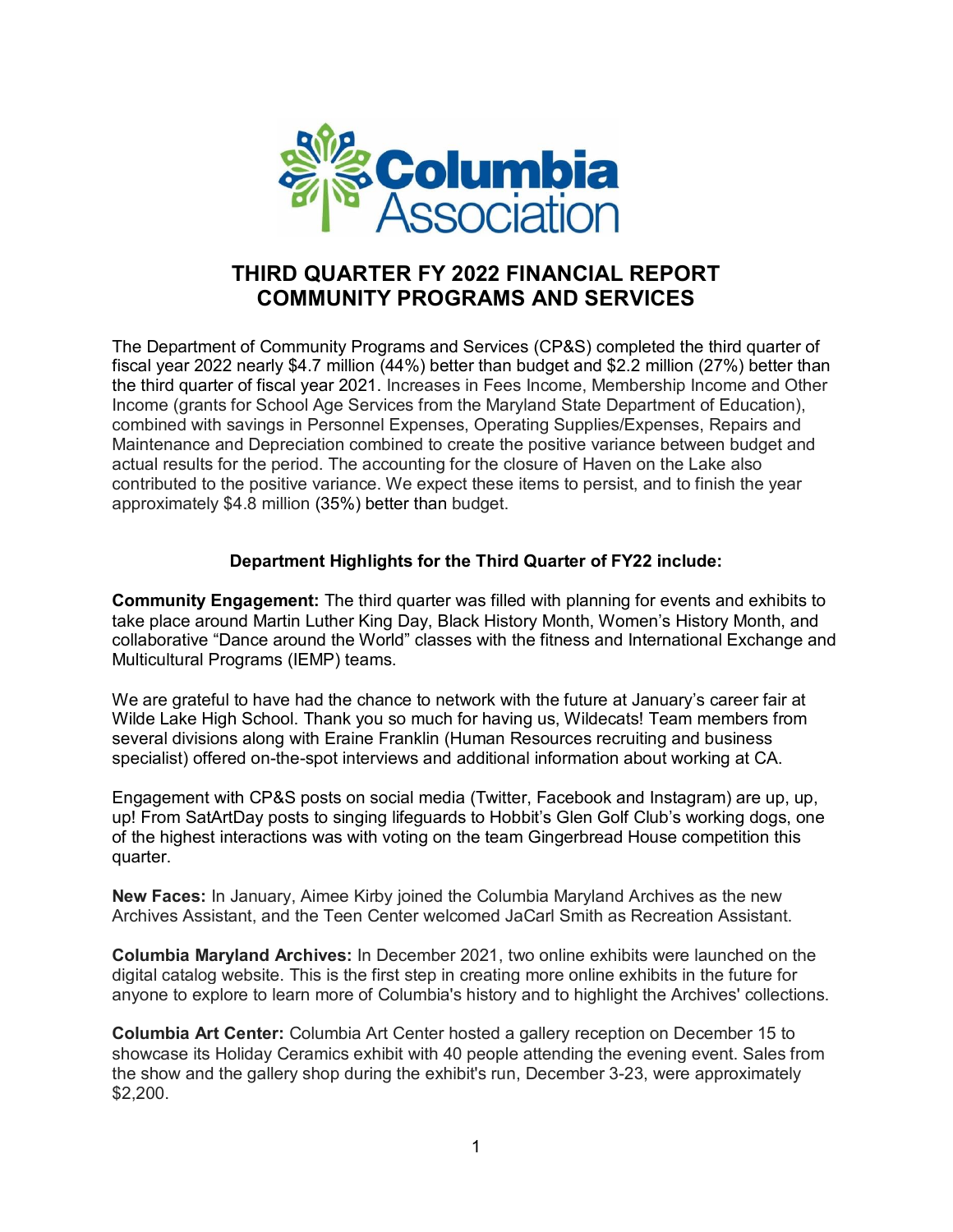Columbia Art Center hosted two full fused glass workshops on December 18. On the same day, the team held a workshop on holiday card-making for parents and children.

In partnership with the Howard County Public School System (HCPSS), Columbia Art Center hosted a youth exhibit through January 30 entitled "First Impressions: The Fine Art of Printmaking." The gallery show featured 150 colorful prints created by students in grades K-12th. This annual theme show marks the ninth year of the partnership between HCPSS and Columbia Art Center.

Columbia Art Center kicked off the first of two guest artist painting workshops on January 19 with recognized area artists April Rimpo and Robert Coe. Both workshops were filled with watercolor artists from around the Baltimore/DC region.

**International Exchange and Multicultural Programs:** The Tema, Ghana Sister City program helped host the new ambassador from Ghana at a reception held at the Ghanaian embassy in Washington, DC on November 4.

The World Languages Cafe (WLC) switched to a virtual format as Howard County had shut down all in-person group activities at the 50+ Center where the WLC has been meeting for the past seven years. WLC offers a free evening of conversation and culture and is a great place to practice speaking languages you know or are learning.

**School Age Services:** With joint efforts between HR and Communications and Marketing, we have been able to successfully add six new team members to our School Age Services team.

**Youth and Teen Center:** In December, the Youth and Teen Center hosted its first Teen Tuesday Night to welcome teens to the Barn and enjoy basketball, video games and more.

With help from the new Recreation Assistant hired in January, the team prepared the building to reopen the After School Recreation and Enrichment drop-in on Monday, February 14th.

The partnership between CA and Columbia Community Cares continued with food distribution to families in need on Saturdays out of the Barn.

**Golf:** Snow and cold can't stop a golfer. Hobbit's Glen welcomed almost 100 players on Saturday November 20th for the annual Turkey Shoot, and Fairway Hills hosted 70 players for their event on Sunday the 21<sup>st</sup>.

The Golf Course Superintendents team helped a surprise visitor in need in January. The Hobbit's Glen Golf Course maintenance team found a blue heron trapped on the ice in the middle of one of the course points and stepped into action. They were able to get the bird loose from the ice and found that it was injured. The team cared for the bird until the Maryland Department of Natural Resources arrived.

**Fitness:** In December, the Columbia Athletic Club held a special Drop and Play event so parents could drop their kids off and get holiday shopping and other errands done. The kids enjoyed playing holiday-related games, scooter boards, basketball and dancing, as well as hot chocolate, donuts and snacks. The program finished up with cookie decorating and a snow globe craft.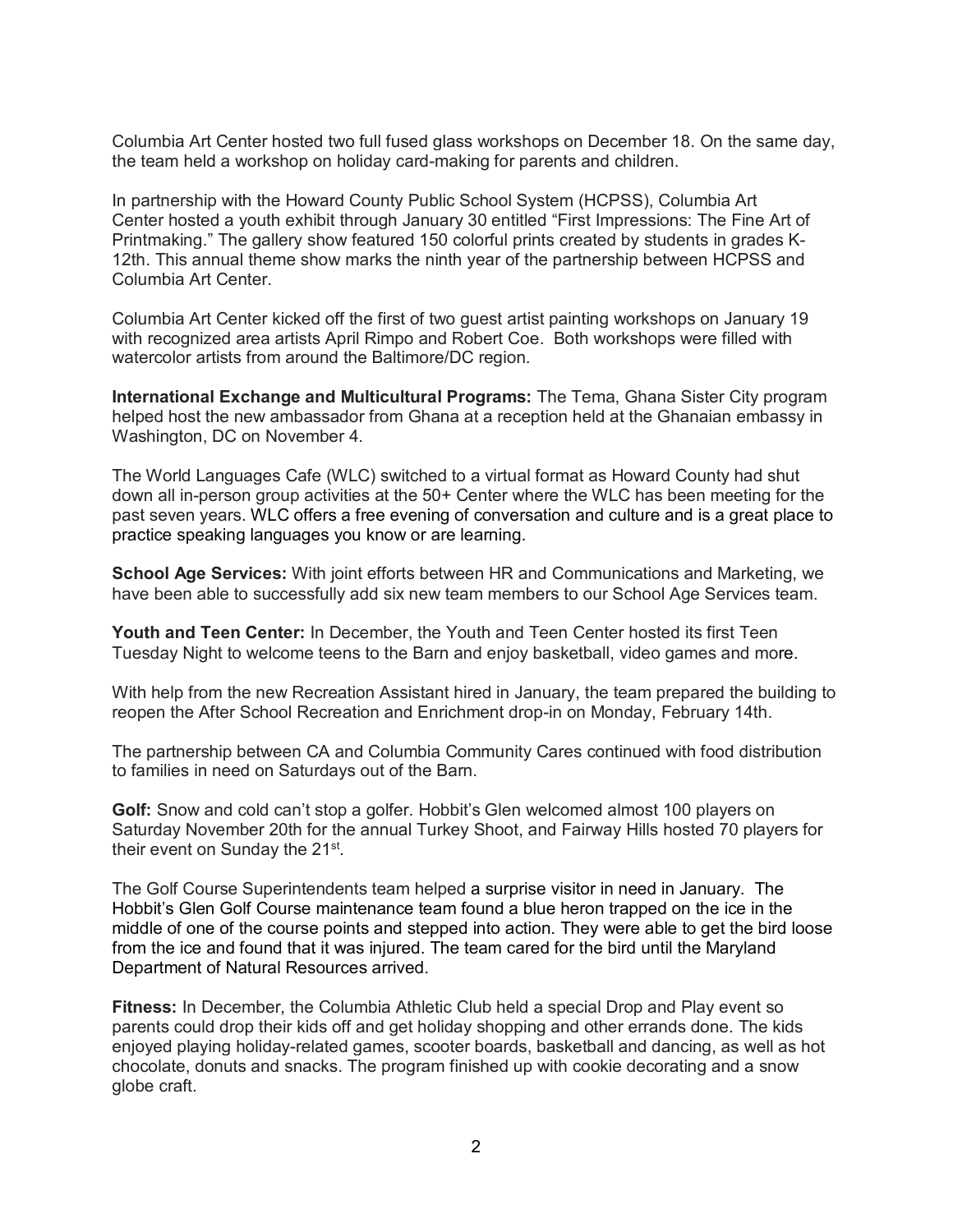**Tennis:** The Second Annual Holiday Tennis Academy over the winter break week at the end of December was very successful, with 128 participants taking up their racquets over the holidays.

The 2022 USTA League season began on January 2 with the Mixed 18 & Over League of approximately 480 players, as compared to 426 players in 2021.

The tennis team wrapped up an outstanding Winter Instructional program for juniors and adults in mid-January with more than 500 participants.

**Aquatics:** The annual Aquatics summer hiring process started in December. By the end of the quarter, more than 300 applications had been received.

**Ice Rink:** December 2021 saw more public skate participants visit the Ice Rink than we have had in the past five Decembers.

Team members offered to work Christmas Day, so the Ice Rink opened on that holiday for the first time in memory. About 130 people attended the three-hour public session.

The Columbia Ice Rink team hosted the Columbia Skating Club's 30th anniversary of The Nutcracker on Ice. Thank you for celebrating 30 years of holiday bliss and beauty on the ice at your home rink!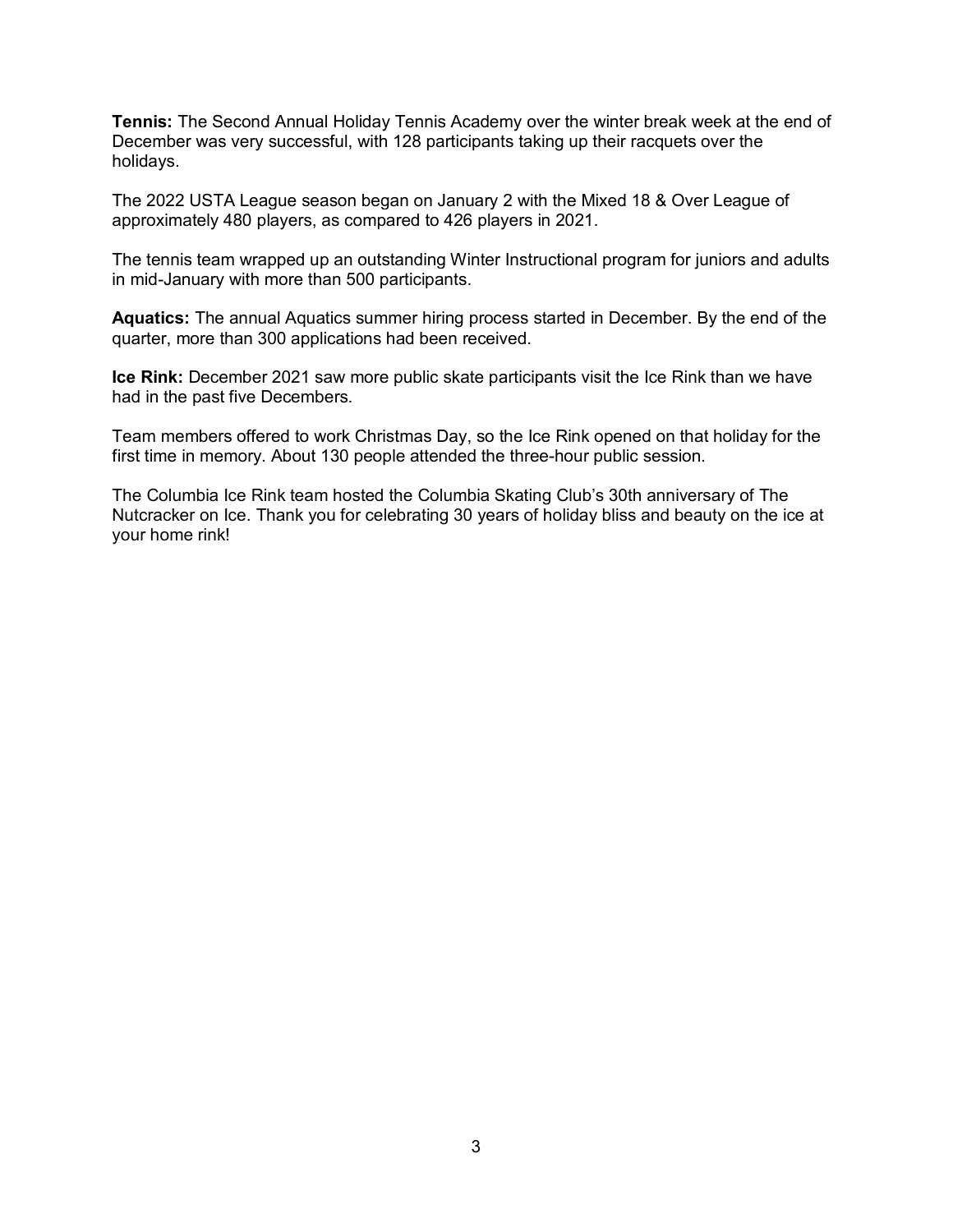

# **THIRD QUARTER FY 2022 FINANCIAL REPORT DEPARTMENT OF COMMUNITY OPERATIONS**

The Department of Community Operations is responsible for the management of Columbia's 3,600+ acres of open space, the construction, renovation and maintenance of CA's building inventory, capital improvements in Columbia's open space, watershed management and education and energy management. This department includes the functions and operational units of Open Space Facilities and Building Grounds; Parks, Pathways and Play Areas; Sustainability; Facility Services; Event Services; and Community Development and Real Estate Services.

Community Operations completed the third quarter \$355,000, or 3%, below budget, and current projections indicate ending the fiscal year \$243,000, or 1% under budget.

Noteworthy accomplishments during the third quarter included the following:

- Completed interior improvements at Faulkner Ridge Pool bath house including an accessible ramp into the restrooms
- Replaced epoxy floors at Stevens Forest Pool bath house
- Completed upper level restroom improvements at Historic Oakland
- Installed a dual fuel low carbon ENERGY STAR HVAC unit at Supreme Sports Club
- Completed annual in-depth inspection of 174 tot lots Columbia-Wide
- Completed the replacement of OM08 Mirror Light Tot Lot
- Replaced 2,332 linear feet of decking on the Town Center Dock
- Hosted a community webinar on January 26th presenting the findings of a climate vulnerability assessment (CVA)
- Completed LED lighting retrofits at Talbot Springs and Phelps Luck Neighborhood Centers
- Installed an EV charging station at Dorsey's Search Meeting Room
- Completed LED lighting retrofit audits at Hobbit's Glen Maintenance Facility, Clary's Forest Pool and Swansfield Neighborhood Center
- Became an inaugural partner of the U.S. Department of Energy's Better Climate Initiative
- Completed the design to convert Clary's Forest Pool to be fully electricity-powered and eliminate the use of fossil fuels at this facility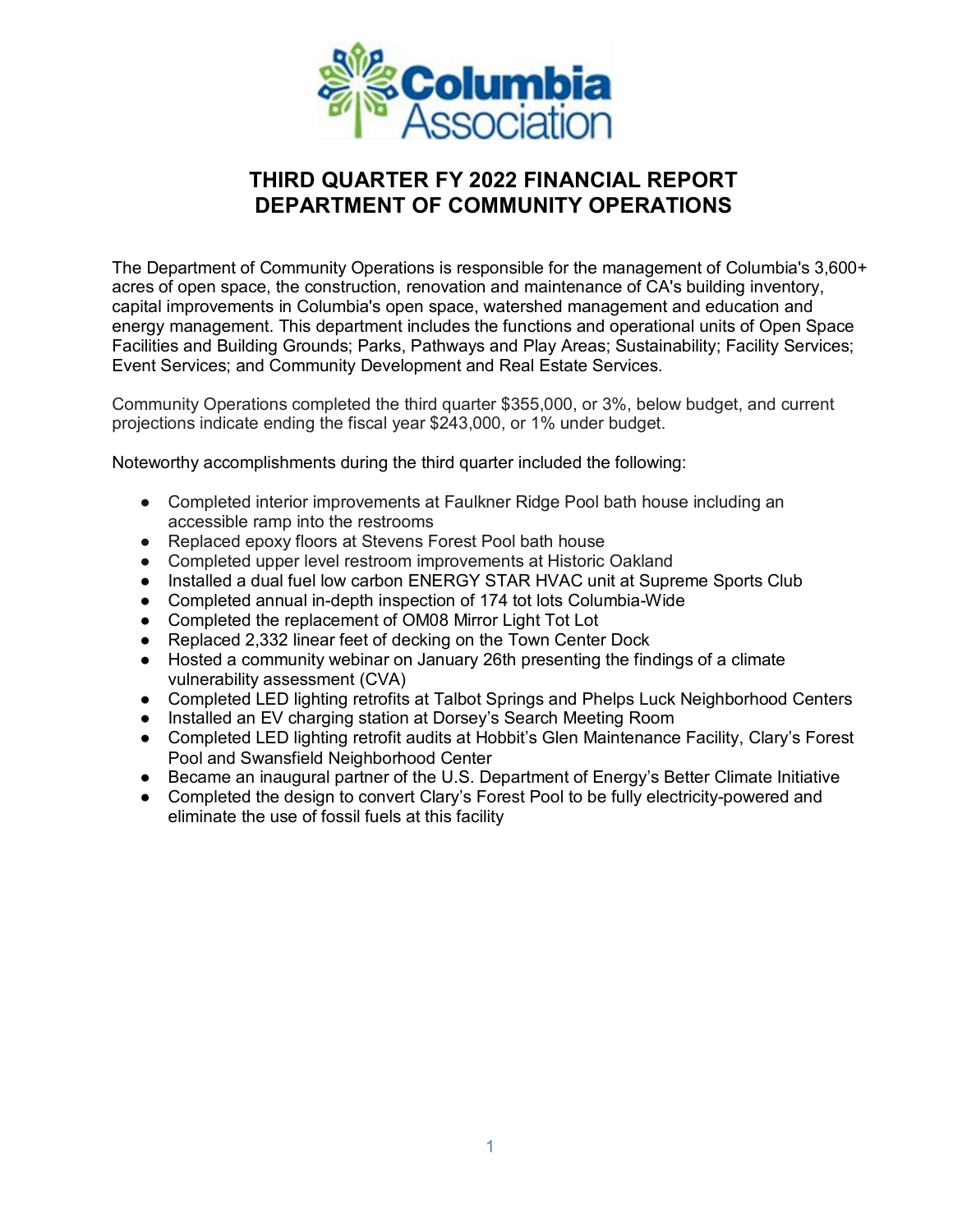

# **THIRD QUARTER FY 2022 FINANCIAL REPORT DEPARTMENT OF COMMUNICATIONS & MARKETING**

**Member Acquisition:** Membership lead generation and new member acquisition continued to be challenging during the quarter, which saw ongoing concerns with COVID-19 and the very substantial surge in cases and restrictions due to the Omicron variant. Lead generation volume was approximately 26% lower than the previous quarter, and cost per member acquisition spiked in pursuit of prospects.

**Communications:** The Communications team was enhanced during the quarter with the onboarding of a new social media and community outreach specialist, which has resulted in a substantial increase in the content deployment through these important channels, and associated increases in online engagement.

Communications activities have also encompassed complex and critical topics including COVID-19 response and community messaging, articulation of CA's role and objectives around stream restoration projects and participation at a larger number of events than prior to the pandemic.

**Customer Care:** With the Welcome Center opening in the previous quarter, the Customer Care Team has provided the community and members with an efficient hybrid experience, allowing for in-person consultations as well as streamlined virtual customer service via phone and email. During the quarter, the Customer Care team responded to 4,739 phone calls (a little over 77 phone inquiries per business day) and provided more than 2,400 answers and information via email response. Walk-in traffic during this period was 726 visits.

**Website:** The CA Website remains an important channel for CA to provide information across a vast array of facilities and services, but requires substantial re-organization and content updates to best serve the community and the organization. Much progress has been made in reviewing hundreds of pages of information and engaging with teams to update and improve content. While significant design improvements remain ahead of us, including efforts to capture an improved set of photography assets for use on the site, the coming quarter is expected to see many of these improvements made public.

**CA Points Program:** While this program, providing incentives and membership opportunities to low-income families, was first created more than 20 years ago, CA continued to roll out a public campaign to promote CA Points to eligible students, along with revamped enrollment processes and partner communications (parents and school liaisons).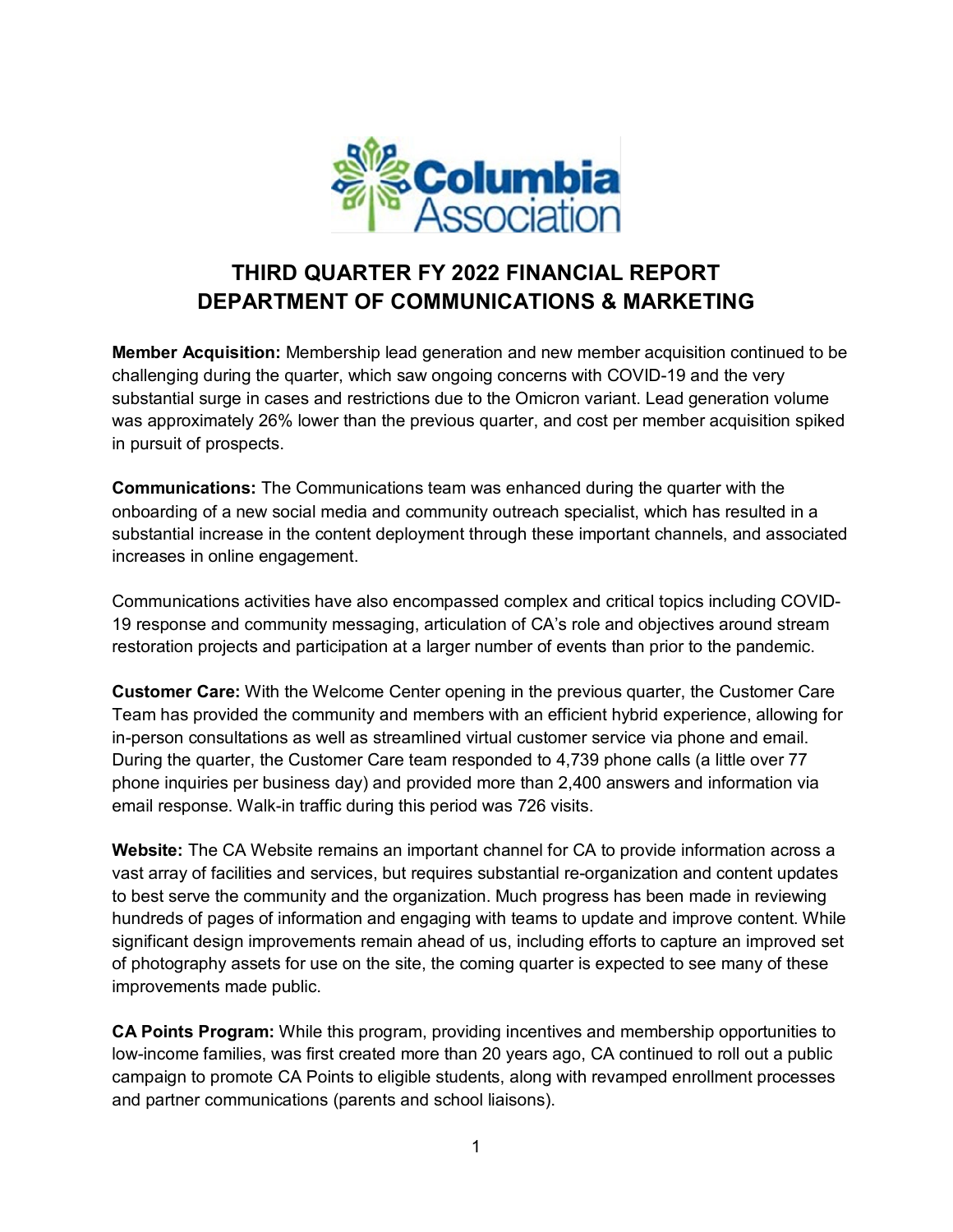

# **THIRD QUARTER FY 2022 FINANCIAL REPORT DEPARTMENT OF ADMINISTRATIVE SERVICES**

Administrative Services finished the third quarter of fiscal year (FY) 2022 \$2.5 million, or 6% above budget, and \$1.2 million, or 3%, higher than FY21. The variances are primarily due to the increase in annual charge revenue, due primarily to assessed valuation increases, phase-in values from transfers and additional billing for improvements.

Third quarter highlights from the department include:

#### **Accounting and Payroll Division**

- Continued to expand the use of electronic payments to many of CA's accounts payable vendors, reducing paper and postage costs and increasing vendor satisfaction.
- Coordinated a CA-wide budgeting process that culminated in publication of a detailed, informative FY 2023 Draft Operating and Capital Budget document.
- Continued cross-training and back-up planning as well as ongoing process improvement reviews to ensure that the quality of the team's work and service to other departments and to residents did not falter in spite of reduced staffing.
- Facilitated the repayment project to reimbursement qualifying team members for hours worked during the pandemic at rates below their full pay rates.
- Maintained excellent cash management and financial reporting, giving CA important credibility with banks, lenders, and other existing or potential stakeholders.
- Completed the applications for two quarters of eligibility for the Employee Retention Tax Credit.

#### **Human Resources Division**

- Rolled out the Optics Workshop, a training about bias and cultural awareness, with 100% participation across full-time staff.
- Produced a pronouns workshops and Introduction to Pronoun Use e-learning course.
- Achieved continuous engagement among CA's first DE&I Committee.
- Implemented a mandatory COVID-19 vaccine policy for team members.
- Conducted and managed compliance training for the entire organization.
- Began hiring process for aquatics pool season for summer 2022 and hosted job fairs to assist with filling key positions.
- Facilitated the hiring of two new members of the Senior Leadership Team Michael W. Aniton (General Counsel) and Armsby Carbon (Director, Information Technology).

#### **Information Technology Division**

- Implemented enhanced security measures pursuant to the development of CA's cyber security program.
- Implemented an interim inventory management system to track CA's technology assets.
- Met Payment Card Industry Data Security Standard (PCI-DSS) Compliant standards.